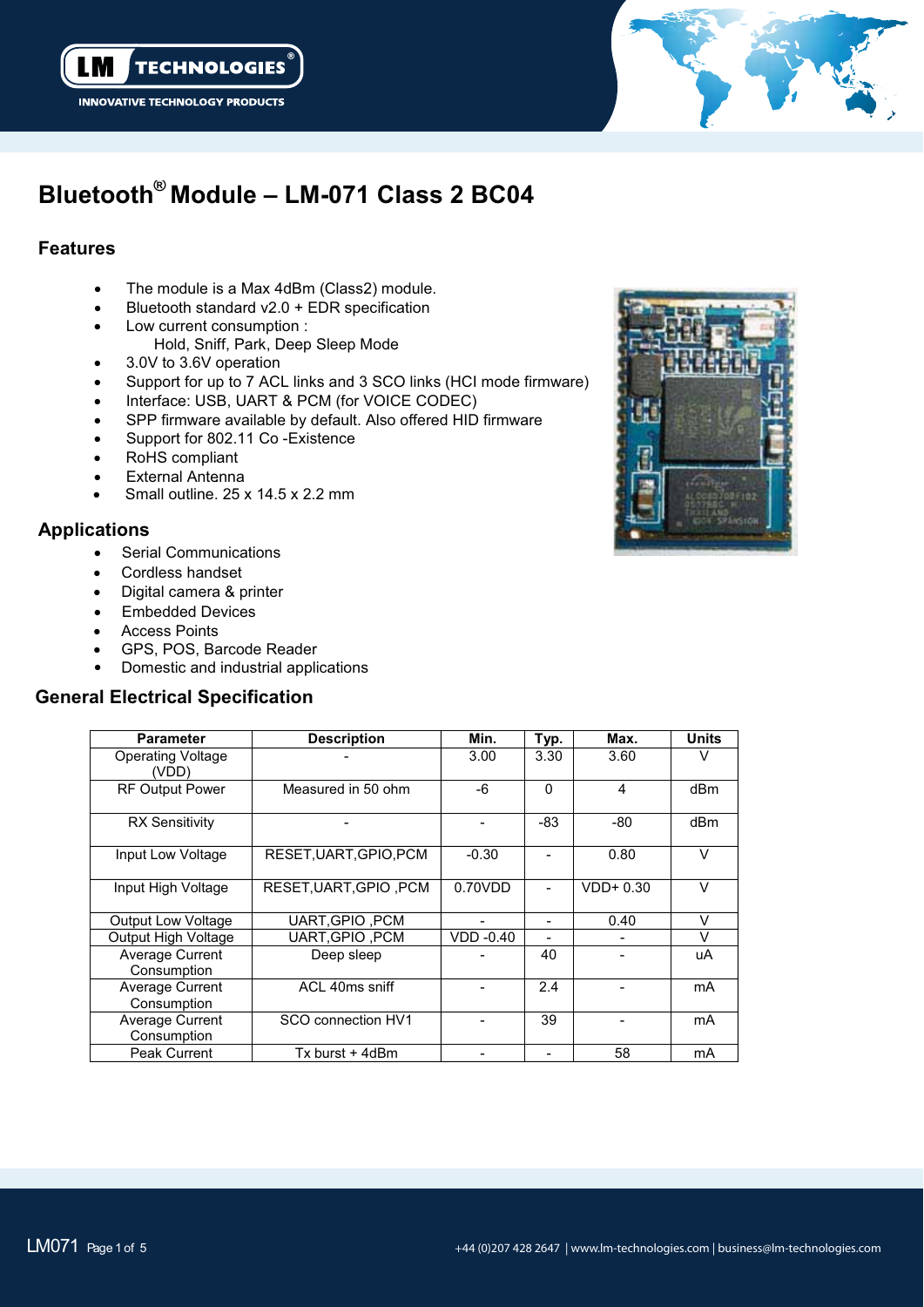



**Block Diagram**



# **LM-071 Pin Functions**

| <b>PIN</b>       | <b>NAME</b>     | <b>TYPE</b>           | <b>FUNCTION</b>                                                    |  |
|------------------|-----------------|-----------------------|--------------------------------------------------------------------|--|
|                  | PIO(8)          | <b>Bi-directional</b> | Programmable Input /Output line                                    |  |
| 2                | PIO(9)          | <b>Bi-directional</b> | Programmable Input /Output line                                    |  |
| 3                | PIO(10)         | <b>Bi-directional</b> | Programmable Input /Output line                                    |  |
| 4                | AIO(0)          | <b>Bi-directional</b> | Programmable Input /Output Line, 32KHz sleep clock input           |  |
| $\overline{5}$   | AIO(1)          | <b>Bi-directional</b> | Programmable Input /Output Line, 32KHz sleep clock input           |  |
| 6                | <b>RESET</b>    | <b>CMOS</b> input     | Reset if high. Input debounced so must be high for >5ms to cause a |  |
|                  |                 |                       | reset                                                              |  |
| $\overline{7}$   | SPI_MISO        | <b>CMOS Output</b>    | Serial Peripheral Interface Data Output                            |  |
| 8                | SPI_CSB         | <b>CMOS Input</b>     | Chip Select For Synchronous Serial Interface active low            |  |
| $\boldsymbol{9}$ | SPI_CLK         | <b>CMOS</b> Input     | Serial Peripheral Interface Clock                                  |  |
| 10               | SPI_MOSI        | <b>CMOS Input</b>     | Serial Peripheral Interface Data Input                             |  |
| 11               | UART_CTS        | <b>CMOS Input</b>     | <b>UART Clear To Send (Active Low)</b>                             |  |
| 12               | UART_TX         | <b>CMOS Output</b>    | <b>UART Data Output</b>                                            |  |
| 13               | <b>UART_RTS</b> | <b>CMOS Output</b>    | <b>UART Request To Send (Active Low)</b>                           |  |
| 14               | UART RX         | <b>CMOS Input</b>     | <b>UART</b> Data Input                                             |  |
| 15               | PIO(11)         | <b>Bi-directional</b> | Programmable Input/Output line                                     |  |
| 16               | 3V3             | Power                 | 3.3V Power Supply Input                                            |  |
| $\overline{17}$  | <b>GND</b>      | <b>GND</b>            | Ground                                                             |  |
| 18               | PCM_OUT         | <b>CMOS Output</b>    | Synchronous Data Output                                            |  |
| 19               | PCM_SYNC        | <b>Bi-directional</b> | Synchronous Data Sync                                              |  |
| 20               | PCM IN          | <b>CMOS Input</b>     | Synchronous Data Input                                             |  |
| $\overline{21}$  | PCM CLK         | <b>Bi-directional</b> | Synchronous Data Clock                                             |  |
| 22               | USB_DP          | <b>Bi-directional</b> | <b>USB Data Plus</b>                                               |  |
| $\overline{23}$  | USB DN          | <b>Bi-directional</b> | <b>USB Data Minus</b>                                              |  |
| 24               | PIO(7)          | Bi-directional        | Programmable Input /Output line                                    |  |
| 25               | PIO(6)          | <b>Bi-directional</b> | Programmable Input /Output line, CLK_REQ, WLAN_Active              |  |
|                  |                 |                       | /Ch_Data input                                                     |  |
| 26               | PIO(5)          | <b>Bi-directional</b> | Programmable Input /Output line, USB_DETACH, BT_Active output      |  |
| 27               | PIO(4)          | <b>Bi-directional</b> | Programmable Input / Output Line, USB_ON, BT_Priority /Ch_Clk      |  |
|                  |                 |                       | Output                                                             |  |
| 28               | PIO(3)          | <b>Bi-directional</b> | Programmable Input/Output Line, USB_WAKE_UP, CLK_REQ_IN            |  |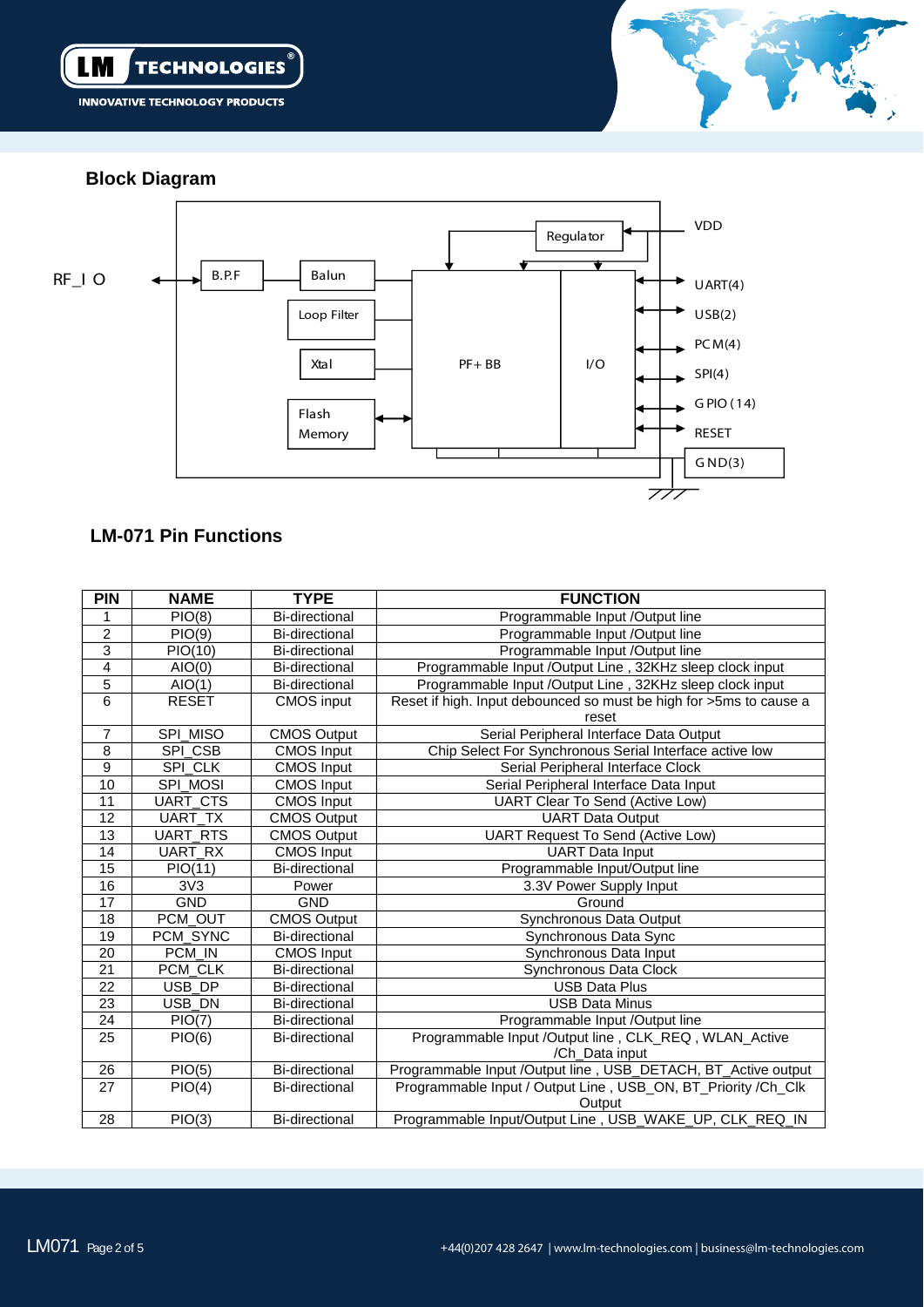



| 29              | PIO(2)     | Bi-directional | Programmable Input / Output Line, USB PULL UP, CLK REQ OUT |
|-----------------|------------|----------------|------------------------------------------------------------|
| 30              | PIO(1)     | Bi-directional | Programmable Input/Output Line, TX Enable                  |
| 31              | PIO(0)     | Bi-directional | Programmable Input / Output Line, RX Enable                |
| $\frac{32}{33}$ | <b>GND</b> | <b>GND</b>     | Ground                                                     |
|                 | RF IO      | Analogue       | 50 ohm Antenna connection                                  |
| 34              | GND        | GND.           | Ground                                                     |

## **LM-071 Pin out In ormation**

#### **PIN DETAIL IE ED F OM TOP IDE**



#### **MODULE PAD AND OLDE MA DETAL**

SOLDER MASK WINDOW 1.0mm MAX SOLDER PAD 0.8mm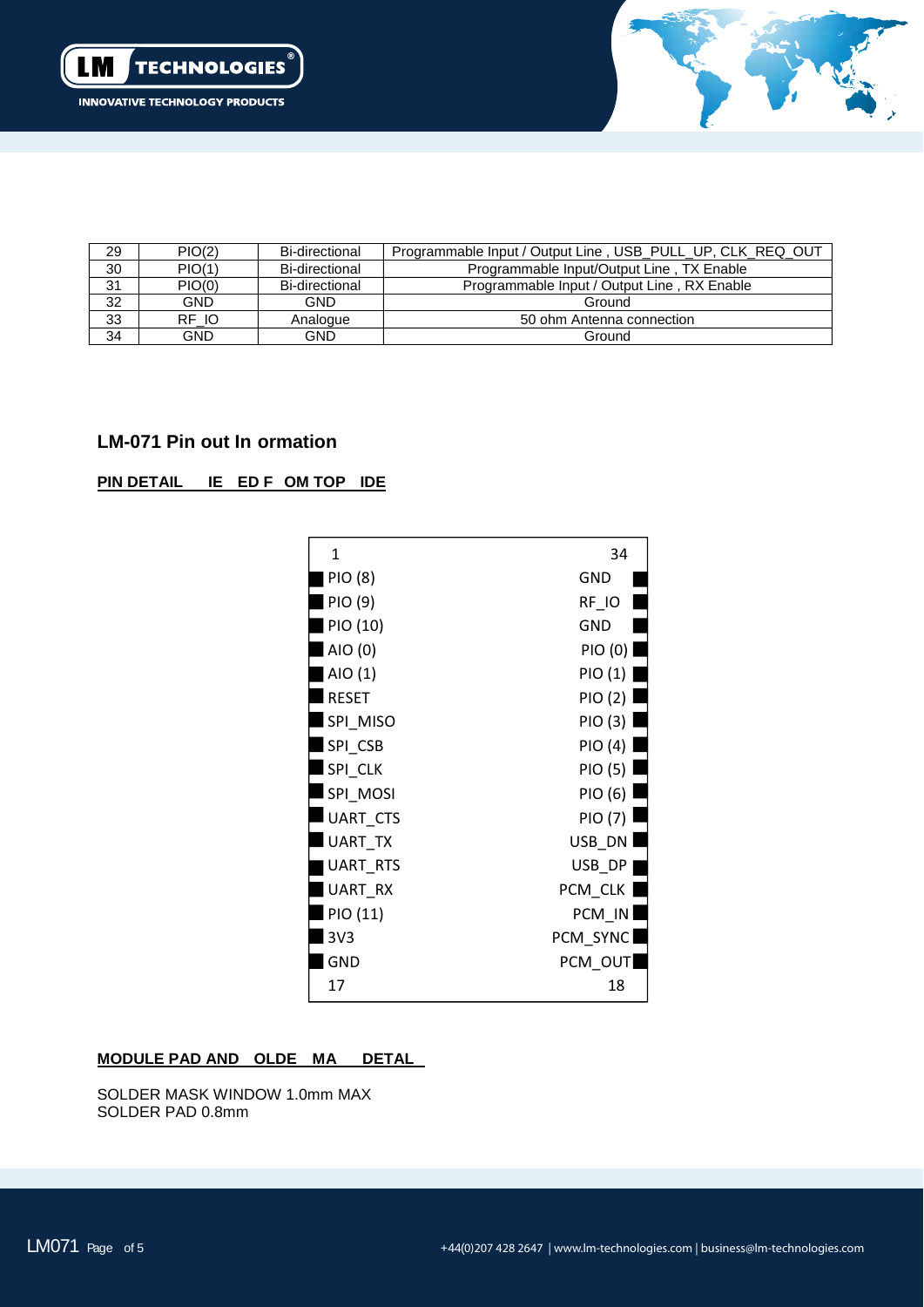



#### **MEC ANICAL DETAIL IE ED F OM TOP BOTTOM IDE**